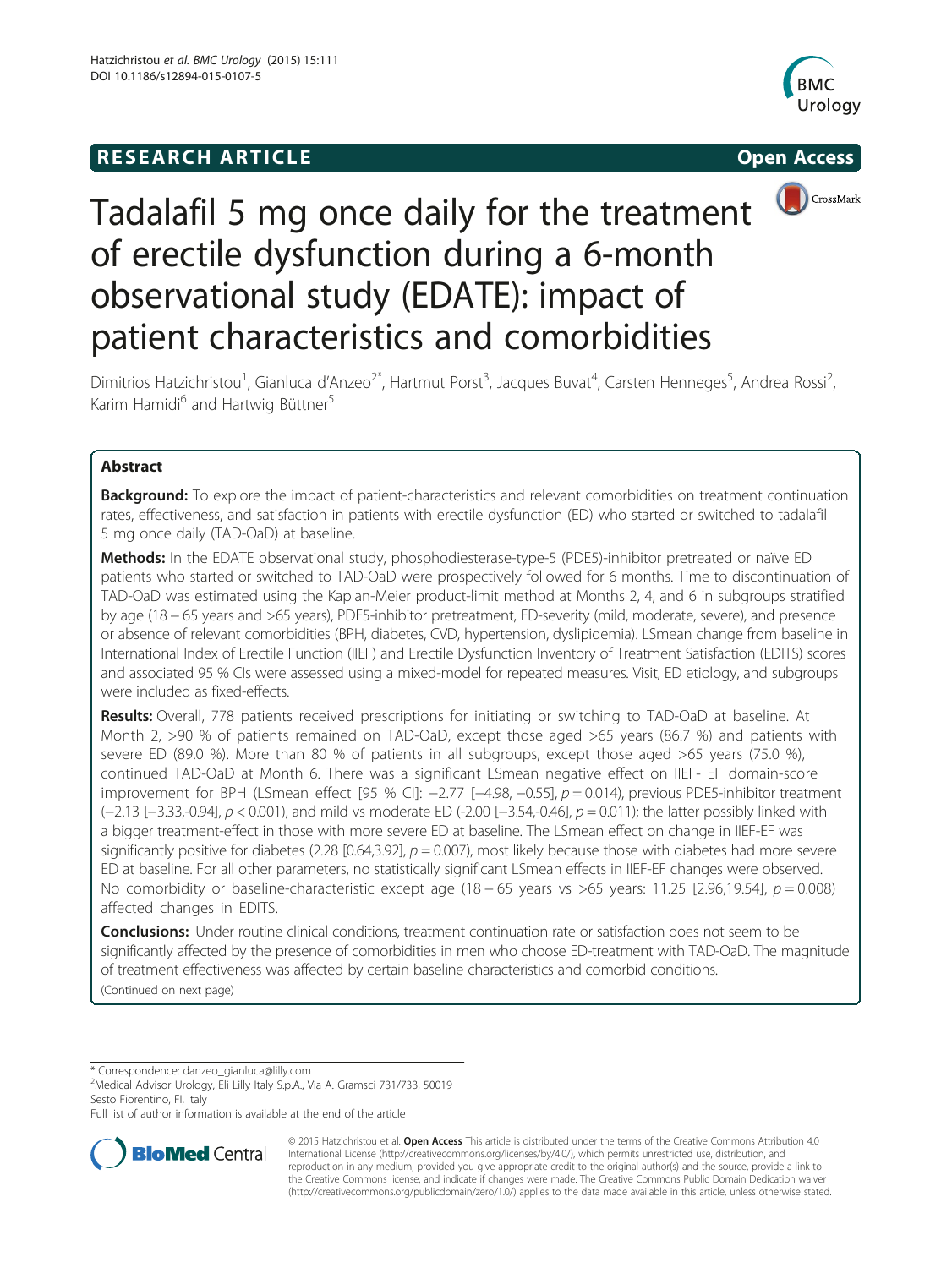#### (Continued from previous page)

Trial Registration: The study (H6D-EW-LVIU) is registered in the German VfA Registry of Non-Interventional Studies (Verband Forschender Arzneimittelhersteller) since 06 December 2011; available at: [http://www.vfa.de/de/arzneimittel](http://www.vfa.de/de/arzneimittel-forschung/datenbanken-zu-arzneimitteln/nisdb/nis-details/_741)[forschung/datenbanken-zu-arzneimitteln/nisdb/nis-details/\\_741](http://www.vfa.de/de/arzneimittel-forschung/datenbanken-zu-arzneimitteln/nisdb/nis-details/_741).

Keywords: Tadalafil, Once daily use, Erectile dysfunction, Comorbidities, Observational study, EDATE

## Background

Men with erectile dysfunction (ED) have several comorbid conditions such as cardiovascular disease (CVD) and associated risk factors including diabetes, hypertension, dyslipidemia, smoking, obesity, sedentary lifestyle, and others such as depression, premature ejaculation, lower urinary tract symptoms (LUTS) secondary to benign prostatic hyperplasia (BPH), and overactive bladder [[1](#page-9-0)–[4](#page-9-0)]. In the Men's Attitudes to Life Events and Sexuality (MALES) study, 64 % of the men reported having at least 1 comorbid condition including hypertension (36 %), dyslipidemia (29 %), depression (25 %), CVD (17 %), and diabetes (14 %) [[1](#page-9-0)].

Given these prevalence rates of comorbidities in men with ED, it is important to choose an appropriate treatment that maintains its efficacy and tolerability in the presence of the comorbidities [\[5](#page-9-0)]. Oral phosphodiesterase type 5 (PDE5) inhibitors including avanafil, sildenafil, tadalafil, and vardenafil are proven to be safe and effective for managing ED [\[6](#page-9-0)–[14\]](#page-9-0). Furthermore, these drugs have demonstrated efficacy in men with ED who have comorbid cardiovascular risk factors including hypertension, dyslipidemia, and/or diabetes [[5\]](#page-9-0), and tadalafil once daily (OaD) has shown efficacy in the treatment of BPH/ LUTS [\[15](#page-9-0)–[17\]](#page-9-0).

It has been suggested that appropriate treatment of concomitant ED may help in improving the adherence and management of associated comorbidities, which may eventually decrease healthcare costs and improve the overall health of the affected men [\[18\]](#page-9-0). However, some pharmacological drugs used for treating these comorbid conditions have sexual side effects. For example, antihypertensive drugs such as thiazide diuretics increase the risk of ED; 5α-reductase inhibitors, used for treating LUTS linked to symptomatic BPH, are associated with sexual disorders; and α-blockers tamsusolin and silodosin, used for treating BPH, are frequently responsible for ejaculatory disorders like anejaculation and reduced ejaculate volume [\[19](#page-9-0)]. This further underscores the significance of choosing an efficacious medication for treating ED in these subpopulations, if required.

The EDATE study was the first multinational, observational study in patients with ED, with or without previous exposure to PDE5 inhibitors, that documented the effectiveness and tolerability of tadalafil 5 mg OaD under routine conditions. The study highlighted that more

than 85 % of men who choose to be treated with tadalafil OaD maintained the treatment in the next 6 months [[20](#page-9-0)]. In this article, we present results of secondary analyses for the impact of patient characteristics and relevant comorbidities on treatment continuation rates as well as treatment effectiveness and satisfaction in patients with ED who had started with or switched to tadalafil OaD and were followed for a period of 6 months.

## **Methods**

## Patients and study design

EDATE was a prospective, longitudinal, observational study conducted in 59 centres across Germany, France, Italy, and Greece, enrolling patients from November 2011 through June 2012 [[20](#page-9-0)]. Adult male patients who met the investigator's criteria for ED and presented within the normal course of care were eligible to participate if they had decided, in consultation with their physician, to either initiate PDE5 inhibitor treatment for the first time (treatment-naïve) or switch from any previous PDE5 inhibitor taken on-demand. Patients with previous experience with tadalafil OaD were excluded. The study was approved by the Comité de protection des personnes "Nord-Ouest IV", centre hospitalier universitaire, faculté de médecine, pôle recherche, 59045 Lille Cedex, and additional ethical review boards as per individual study site and country requirements (full list provided as Additional file [1\)](#page-8-0). Patients provided written informed consent for data collection, storage, and release of anonymised data.

Assessment and treatment of patients were performed as per routine investigator practice for managing ED. In this article, data from patients who initiated or switched to treatment with tadalafil OaD at baseline (Visit 1) and were followed up longitudinally for up to 6 months (tadalafil OaD cohort) are reported. Post-baseline data were collected at routine visits (Visit 2, Visit 3) within 1 to 3 months and 4 to 6 months after initiation of therapy. Patients who switched or discontinued tadalafil OaD treatment during the observation were followed until the end of the 6-month observation period. A follow-up phone call was made to patients who did not visit within 4 to 6 months after baseline.

## Outcome measures

The primary results on the time to treatment discontinuation of tadalafil OaD in men who had initiated or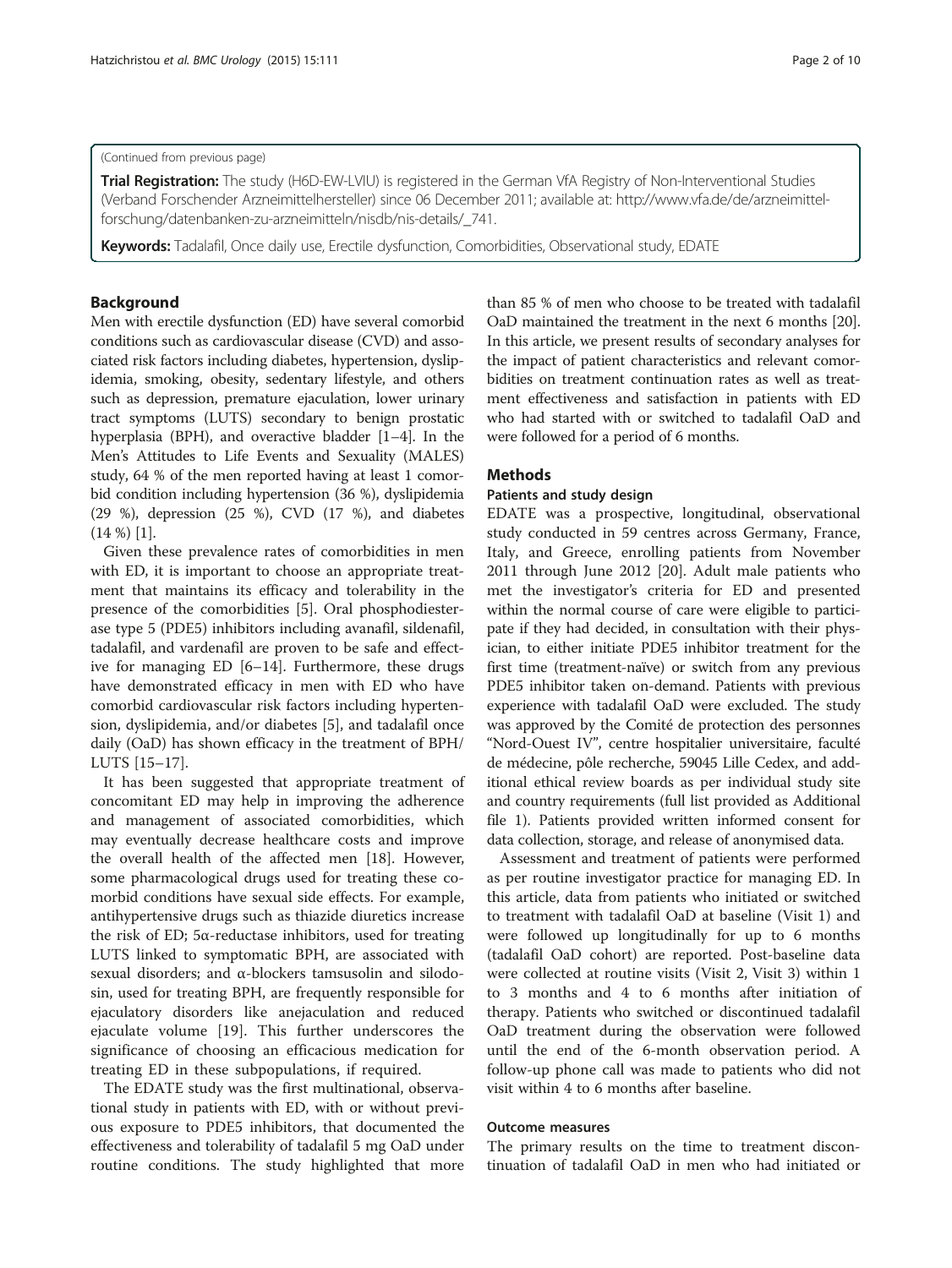switched to tadalafil OaD at baseline have already been published [\[20](#page-9-0)]. The current article includes secondary outcome results on the impact of patients characteristics and comorbidities on time to treatment discontinuation, and on mean changes from baseline to end of observation in the International Index of Erectile Function (IIEF) domain scores [\[21](#page-9-0)], and Erectile Dysfunction Inventory for Treatment Satisfaction (EDITS) total score [\[22](#page-9-0)].

## Statistical analysis

## Sample size

A sample size of 250 patients initiating or switching to tadalafil OaD at baseline was planned, based on the primary outcome (continuation rate on tadalafil OaD, estimated to be 50 − 80 % after 6 months of treatment) [[20\]](#page-9-0). Consecutive enrollment was planned to be stopped as soon as either 3,000 patients were enrolled overall, or 600 patients were enrolled in the tadalafil OaD cohort.

## Primary analysis

All patients prescribed tadalafil OaD treatment at baseline were included in the analysis. The distribution of time to discontinuation of tadalafil OaD was estimated using the Kaplan-Meier product-limit method. The Kaplan-Meier proportions and associated 95 % confidence intervals (CIs) of patients on tadalafil OaD at Months 2, 4, and 6 were reported for the tadalafil OaD cohort (primary analysis) as well as subgroups stratified by age (18–65 years and >65 years), pretreatment with PDE5 inhibitors, ED severity (mild, moderate, severe), and presence or absence of BPH, diabetes, CVD, hypertension, and dyslipidemia (prespecified subgroup analyses, reported in this manuscript).

An additional, prespecified exploratory analysis was performed to investigate the association between time to discontinuation of tadalafil OaD and selected baseline factors using a Cox proportional hazards model; hazard ratios (HRs) and the corresponding 95 %CIs were reported. The final model included factors associated with treatment discontinuation identified by backward selection (removing those with  $p > 0.1$ ). These included presence of relevant comorbidities, type of physician who initially diagnosed the ED, country, duration of living arrangement, age, ED etiology, ED severity, and work status [\[20\]](#page-9-0).

## Secondary analyses

All patients prescribed tadalafil OaD at baseline were included in the longitudinal analyses. Least-square (LS) mean effects in IIEF domain scores and EDITS total score from baseline to Month 6 were assessed using a mixed model for repeated measures (MMRM), including the following prespecified variables as fixed effects: visit, age (18–65 vs >65 years), pretreatment with PDE5 inhibitors (yes vs no), etiology of ED, ED severity, BPH (yes vs

no), diabetes (yes vs no), CVD (yes vs no), hypertension (yes vs no), and dyslipidemia (yes vs no).  $p$ -values <0.05 were considered statistically significant and 95 % CIs were produced. Data were analyzed using the SAS 9.2 software (SAS Institute Inc., Cary, NC, USA).

## Results

## Patient characteristics

Overall, 778 patients received prescriptions for initiating or switching to tadalafil OaD at baseline. The majority of patients were aged 18 to 65 years (76.9 %), had suffered from ED for at least 1 year (63.1 %), and presented with mild to moderate disease at baseline (73.7 %) (Table [1\)](#page-3-0). Most patients (65.6 %) were naïve to PDE5 inhibitor treatment. Baseline IIEF domain scores were similar in PDE5 inhibitor-naïve and pretreated patients (Additional file [2\)](#page-8-0). Over half of the patients (58.4 %) reported having at least 1 comorbid condition. The most commonly reported comorbidities included CVD (34.5 %), hypertension (33.4 %), dyslipidemia (18.5 %), and diabetes (15.9 %). A small proportion of patients reported BPH (6.3 %) and hypogonadism (1.5 %). Approximately 57.1 % of the patients were on at least 1 concomitant medication (Table [1](#page-3-0)).

## Impact of baseline characteristics and comorbidities on continuation rates of tadalafil OaD

At Month 2, Kaplan-Meier estimation revealed that more than 90 % of patients were still on tadalafil OaD, except those aged >65 years (86.7 %) and men with severe ED (89.0 %) (Table [2\)](#page-4-0). More than 80 % of patients in all subgroups, except those aged >65 years (75.0 %) continued tadalafil OaD at Month 6 (Table [2](#page-4-0); Additional file [3](#page-8-0)). Reasons for discontinuation did not differ notably between the older (>65 years) and younger age group (Table [3\)](#page-5-0).

As the majority of patients remained on tadalafil OaD at Month 6, the median time to discontinuation could not be estimated in any of the subgroups. Patients with severe ED had lower treatment continuation rates than those with mild ED or moderate ED, but these were still >80 % at all time points (Additional file [4](#page-8-0)). The Kaplan-Meier analysis did not suggest any influence of individual comorbidities on treatment continuation rates (Table [2](#page-4-0)).

These findings were consistent with those from the Cox proportional hazard model evaluating factors associated with time to discontinuation of tadalafil OaD. The risk of discontinuation was significantly decreased among younger vs older patients (HR [95 % CI]: 18–65 vs >65 years: 0.54 [0.30, 0.96],  $p = 0.038$ ). There was no significant effect of disease severity (mild vs moderate ED: 1.26 [0.68, 2.32],  $p = 0.462$ ; severe vs moderate ED: 1.51 [0.95, 2.39],  $p = 0.077$ , or the presence of relevant comorbidities (presence vs absence of relevant comorbidities, namely,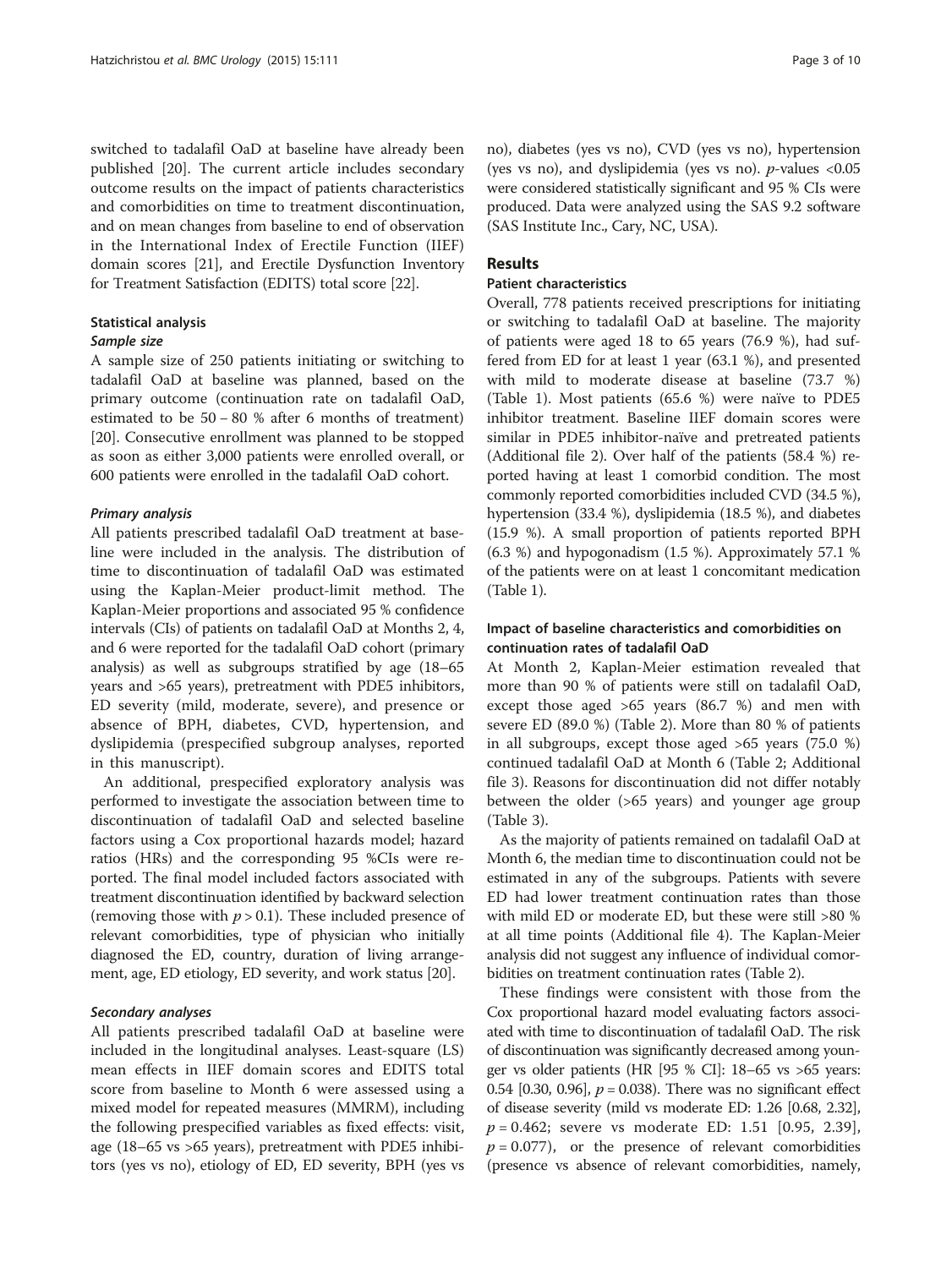<span id="page-3-0"></span>

| <b>Table 1</b> Baseline characteristics of patients starting tadalafil |  |  |
|------------------------------------------------------------------------|--|--|
| 5 mg OaD $(N = 778)$                                                   |  |  |

| Variable                                                   | N with<br>data   |              |
|------------------------------------------------------------|------------------|--------------|
| Age, years                                                 | 778              |              |
| Median (IQR)                                               |                  | 57 (47–65)   |
| $18 - 65$ years, n $(\%)$                                  |                  | 598 (76.9)   |
| Smoking habits, n (%)                                      | 775              |              |
| Current smoker                                             |                  | 148 (19.0)   |
| Former smoker                                              |                  | 159 (20.4)   |
| Never smoker                                               |                  | 468 (60.2)   |
| Currently drink alcohol, n (%)                             | 775              | 456 (58.8)   |
| ED severity, n (%)                                         | 775              |              |
| Mild                                                       |                  | 160 (20.6)   |
| Moderate                                                   |                  | 411 (53.0)   |
| Severe                                                     |                  | 204 (26.3)   |
| Duration of ED symptoms, n (%)                             | 776              |              |
| $<$ 3 months                                               |                  | 55 (7.1)     |
| 3 to $<$ 12 months                                         |                  | 231 (29.7)   |
| $\geq$ 12 months                                           |                  | 490 (63.1)   |
| ED etiology, n (%)                                         | 776              |              |
| Mixed                                                      |                  | 343 (44.2)   |
| Organic                                                    |                  | 240 (30.9)   |
| Psychogenic                                                |                  | 145 (18.7)   |
| Unknown                                                    |                  | 48 (6.2)     |
| With penile defects, n (%)                                 | 776              | 24 (3.1)     |
| With former invasive diagnostic<br>procedure for ED, n (%) | 776              | 150 (19.3)   |
| Non-coital erections, n (%)                                | 771              | 422 (54.7)   |
| Decreased libido, n (%)                                    | 775              | 310 (40.0)   |
| IIEF-EF at baseline, mean (SD)                             | 776              | 14.5 (7.06)  |
| EDITS total score at baseline, mean (SD)                   | 178 <sup>d</sup> | 59.6 (21.27) |
| Previous treatment, n (%)                                  | 777              |              |
| PDE5 inhibitor pretreated                                  |                  | 267 (34.3)   |
| PDE5 inhibitor-naïve                                       |                  | 510 (65.6)   |
| Relevant categories of comorbidities, n (%)                | 778              |              |
| At least 1 comorbidity                                     |                  | 454 (58.4)   |
| Cardiovascular disorder                                    |                  | 268 (34.5)   |
| Hypertension                                               |                  | 260 (33.4)   |
| Dyslipidemia                                               |                  | 144 (18.5)   |
| <b>Diabetes</b>                                            |                  | 124 (15.9)   |
| Pelvic surgery                                             |                  | 89 (11.4)    |
| Benign prostatic hyperplasia                               |                  | 49 (6.3)     |
| Hypogonadism                                               |                  | 12 (1.5)     |

| <b>Table 1</b> Baseline characteristics of patients starting tadalafil |  |  |  |
|------------------------------------------------------------------------|--|--|--|
| 5 mg OaD ( $N = 778$ ) (Continued)                                     |  |  |  |

| Concomitant medication, n (%)     | 778 |            |
|-----------------------------------|-----|------------|
| At least 1 concomitant medication |     | 444 (57.1) |
| Antihypertensive medication       |     | 260 (33.4) |
| Lipid lowering medication         |     | 152 (19.5) |
| Oral antidiabetic medication      |     | 102(13.1)  |
| Cardiovascular medication         |     | 94 (12.1)  |
| a-blockers                        |     | 58 (7.5)   |
| 5a-reductase inhibitors           |     | 14 (1.8)   |

ED, erectile dysfunction, EDITS Erectile Dysfunction Inventory of Treatment Satisfaction, IIEF-EF International Index of Erectile Function-Erectile Function, IOR inter quartile range, N number of patients with data,  $n$  number of patients, OaD once a day, PDE5 phosphodiesterase type 5, SD standard deviation <sup>a</sup>EDITS scores at baseline were collected only in patients pretreated with PDE5 inhibitors

BPH, diabetes, CVD, hypertension, dyslipidemia: 1.27 [0.82, 1.94],  $p = 0.287$ ) in this model.

## Impact of patient characteristics and comorbidities on erectile function and treatment satisfaction during treatment with tadalafil OaD

Overall, treatment with tadalafil OaD for 6 months was associated with significant improvement at Visit 2 (1–3 months) and Visit 3 (4–6 months) in all IIEF domain scores, including the IIEF-erectile function (EF) domain  $(p < 0.001$  for both visits), as well as the EDITS total score ( $p = 0.035$  and  $p = 0.028$  for Visits 2 and 3, respectively) (Table [4\)](#page-6-0). Improvements in the mean (standard deviation [SD]) IIEF domain scores and EDITS total score are given in Additional file [5](#page-8-0).

MMRM analysis showed that PDE5 pretreatment had a significantly smaller LS mean effect on IIEF-EF  $(p < 0.001)$ , orgasmic function ( $p = 0.003$ ), intercourse satisfaction  $(p = 0.003)$ , and overall satisfaction  $(p = 0.001)$  domain scores vs no previous PDE5 inhibitor treatment. Mild ED had a significantly smaller LS mean effect on IIEF-EF ( $p = 0.011$ ), sexual desire ( $p = 0.029$ ), and overall satisfaction  $(p < 0.001)$  domain scores, while severe ED had a significantly increased LS mean effect on the IIEF orgasmic function  $(p < 0.001)$  domain score relative to moderate ED. The negative effect of BPH on change in IIEF-EF ( $p = 0.014$ ), orgasmic function ( $p = 0.044$ ), and sexual desire  $(p = 0.017)$  domain scores was statistically significant. Furthermore, diabetes showed a significant positive effect on changes in IIEF-EF ( $p = 0.007$ ), orgasmic function ( $p = 0.013$ ), intercourse satisfaction ( $p = 0.030$ ), and overall satisfaction  $(p = 0.009)$  domain scores (Table [4](#page-6-0)).

There were no significant effects for age, ED etiology, CVD, hypertension, or dyslipidemia ( $p > 0.05$  for all comparisons) on IIEF domain scores over 6 months of tadalafil OaD treatment. LS mean effects in EDITS total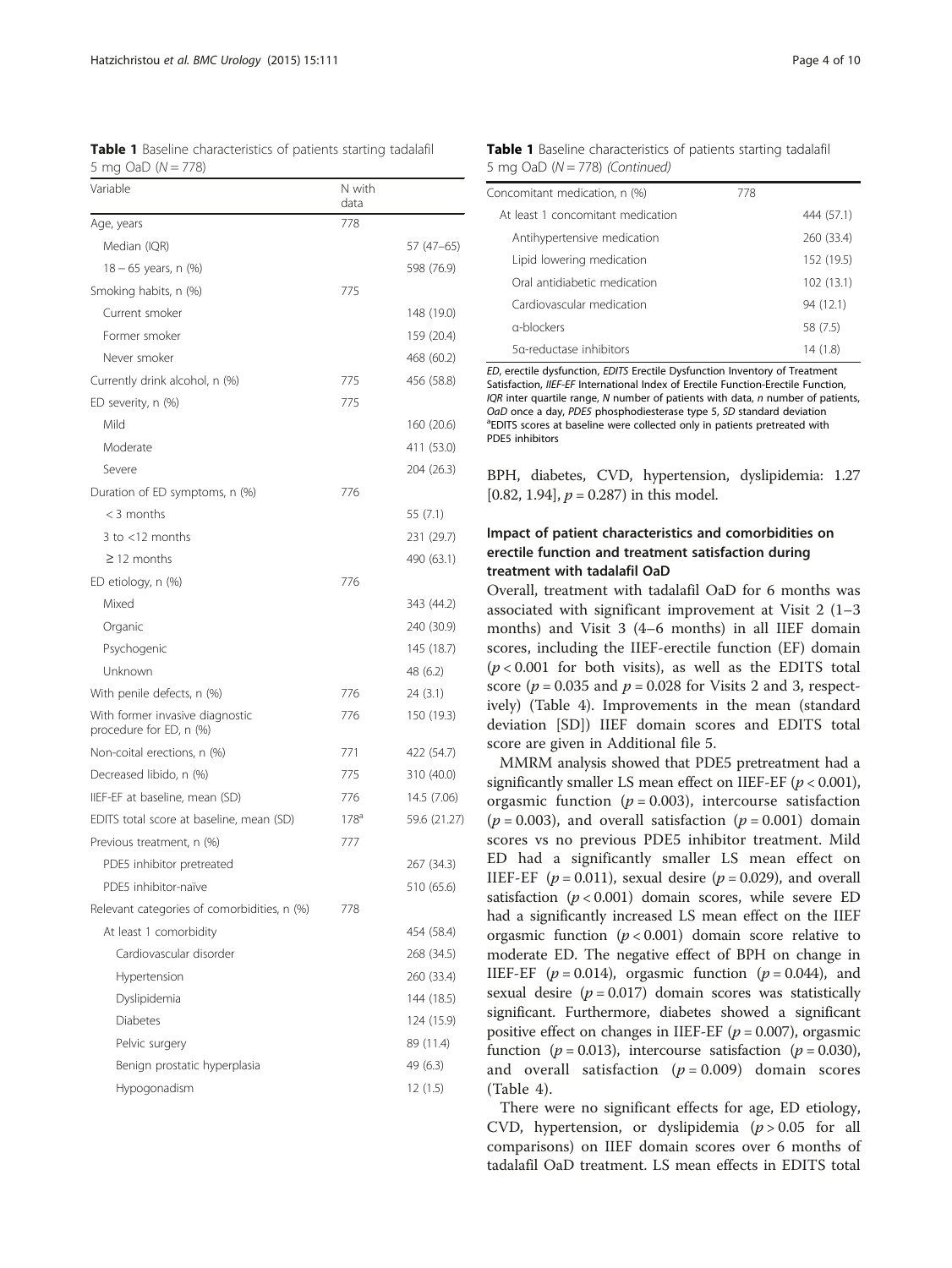| Population                  |      | Number of patients with |                  | Patients without events (%), KM estimate [95 % CI] |                   |  |  |
|-----------------------------|------|-------------------------|------------------|----------------------------------------------------|-------------------|--|--|
|                             | Data | Events                  | Month 2          | Month 4                                            | Month 6           |  |  |
| Overall (primary analysis)  | 773  | 107                     | 94.0 [92.3,95.7] | 88.3 [85.9,90.6]                                   | 86.3 [83.7,88.9]  |  |  |
| By age                      |      |                         |                  |                                                    |                   |  |  |
| Age ≤65 years               | 593  | 61                      | 96.2 [94.7,97.8] | 91.7 [89.4,93.9]                                   | 89.8 [87.1,92.4]  |  |  |
| Age >65 years               | 180  | 46                      | 86.7 [81.7,91.6] | 77.3 [71.1,83.5]                                   | 75.0 [68.5, 81.5] |  |  |
| By PDE5-I treatment         |      |                         |                  |                                                    |                   |  |  |
| PDE5-I naïve                | 507  | 71                      | 93.9 [91.8,96.0] | 88.5 [85.7,91.4]                                   | 86.1 [82.9,89.4]  |  |  |
| PDE5-I pretreated           | 265  | 36                      | 94.2 [91.4,97.1] | 87.6 [83.6,91.7]                                   | 86.6 [82.3,90.9]  |  |  |
| By disease severity         |      |                         |                  |                                                    |                   |  |  |
| Mild ED                     | 160  | 16                      | 98.1 [96.0,1.00] | 94.1 [90.3,97.8]                                   | 89.8 [84.4,95.3]  |  |  |
| Moderate ED                 | 407  | 55                      | 94.8 [92.7,97.0] | 88.6 [85.5,91.8]                                   | 87.3 [83.9,90.8]  |  |  |
| Severe ED                   | 203  | 36                      | 89.0 [84.6,93.3] | 82.8 [77.4,88.2]                                   | 80.8 [75.1,86.5]  |  |  |
| By presence of BPH          |      |                         |                  |                                                    |                   |  |  |
| BPH present                 | 49   | 10                      | 91.8 [84.2,99.5] | 87.8 [78.6,96.9]                                   | 84.9 [74.5,95.3]  |  |  |
| BPH absent                  | 724  | 97                      | 94.1 [92.4,95.9] | 88.3 [85.9,90.7]                                   | 86.4 [83.7,89.1]  |  |  |
| By presence of diabetes     |      |                         |                  |                                                    |                   |  |  |
| Diabetes present            | 123  | 19                      | 93.4 [88.9,97.8] | 85.3 [78.9,91.8]                                   | 84.0 [77.2,90.9]  |  |  |
| Diabetes absent             | 650  | 88                      | 94.1 [92.3,95.9] | 88.8 [86.3,91.3]                                   | 86.7 [83.9, 89.5] |  |  |
| By presence of CVD          |      |                         |                  |                                                    |                   |  |  |
| CVD present                 | 266  | 41                      | 90.9 [87.4,94.4] | 86.8 [82.7,91.0]                                   | 84.6 [80.1,89.2]  |  |  |
| CVD absent                  | 507  | 66                      | 95.6 [93.8,97.4] | 89.0 [86.2,91.8]                                   | 87.2 [84.0,90.3]  |  |  |
| By presence of hypertension |      |                         |                  |                                                    |                   |  |  |
| Hypertension present        | 258  | 40                      | 91.0 [87.5,94.5] | 86.8 [82.6,91.0]                                   | 84.6 [79.9,89.2]  |  |  |
| Hypertension absent         | 515  | 67                      | 95.5 [93.7,97.3] | 89.0 [86.2,91.8]                                   | 87.2 [84.0,90.3]  |  |  |
| By presence of dyslipidemia |      |                         |                  |                                                    |                   |  |  |
| Dyslipidemia present        | 144  | 24                      | 91.6 [87.0,96.1] | 86.3 [80.6,92.1]                                   | 83.5 [77.2,89.9]  |  |  |
| Dyslipidemia absent         | 629  | 83                      | 94.5 [92.8,96.3] | 88.7 [86.2,91.2]                                   | 87.0 [84.2,89.8]  |  |  |

<span id="page-4-0"></span>

| Table 2 Impact of patient characteristics and comorbidities on the continuation of treatment with tadalafil 5 mg OaD (N = 778) |  |  |
|--------------------------------------------------------------------------------------------------------------------------------|--|--|
|--------------------------------------------------------------------------------------------------------------------------------|--|--|

Event = Discontinuation of tadalafil OaD

Note: KM estimates for subgroups with non-overlapping CIs at given time points are marked in bold

BPH benign prostatic hyperplasia, CI confidence interval, CVD cardiovascular diseases, ED erectile dysfunction, KM Kaplan-Meier, N number of patients, OaD once a day, PDE5-I phosphodiesterase type 5 inhibitor

score were not affected by any comorbidity or baseline characteristic except age  $(p = 0.008)$  (Table [4\)](#page-6-0).

## Safety

No treatment-related serious adverse events were reported during the study. The most frequently reported adverse events included headache (1.3 %), dyspepsia (0.5 %), and a new diagnosis of BPH (0.5 %); no new or unexpected safety signals were observed [\[20](#page-9-0)].

## **Discussion**

Currently, there are few observational studies in patients with ED that assess the impact of baseline characteristics and presence of comorbid conditions on PDE5 inhibitor treatment continuation rates. In particular, few existing studies assess treatment satisfaction and effectiveness

beyond the IIEF-EF domain. The primary analysis of the EDATE observational study demonstrated high treatment continuation rates (86.3 %) over a period of 6 months in 778 patients with ED who initiated or switched to PDE5 inhibitor treatment with tadalafil OaD at baseline (Additional file [6\)](#page-8-0) [\[20](#page-9-0)].

Here in this cohort with high frequency of comorbidities and use of concomitant medications, we found that continuation rates over 6 months of treatment with tadalafil OaD were comparable across subgroups. Furthermore, continuation rates were over 80 % regardless of the presence of comorbidities, pretreatment with PDE5 inhibitors, or ED severity. Even in the subgroup of older patients (>65 years), the continuation rate was 75 % at Month 6. IIEF was affected by some baseline characteristics including ED severity, pretreatment with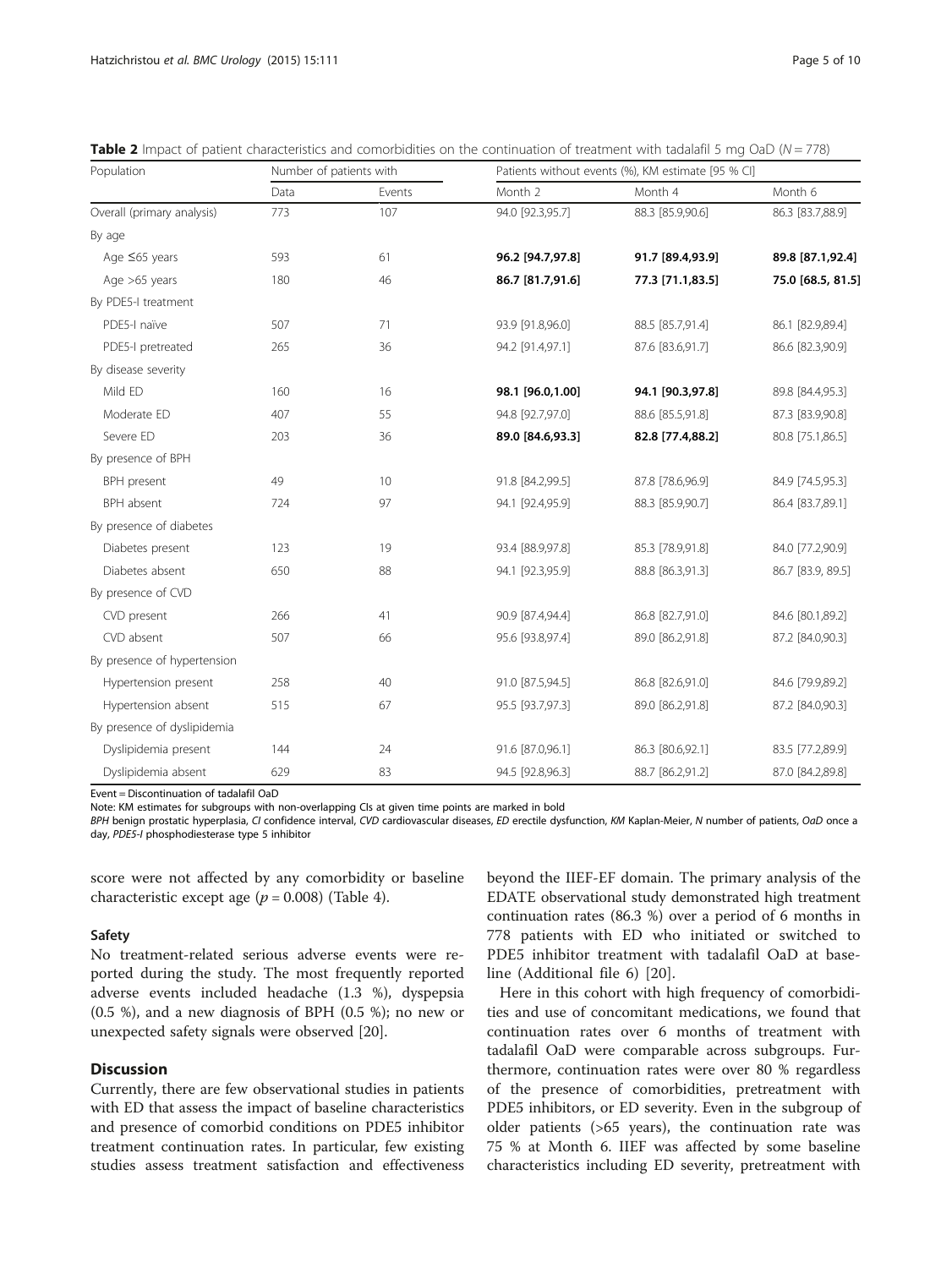|                                                 | Number (%) of patients        |                           |                   |  |  |
|-------------------------------------------------|-------------------------------|---------------------------|-------------------|--|--|
|                                                 | Age $\leq 65$ years $N = 598$ | Age $>65$ years $N = 180$ | Overall $N = 778$ |  |  |
| Discontinued tadalafil OaD <sup>a</sup>         | 61(100.0)                     | 46 (100.0)                | 107 (100.0)       |  |  |
| Reasons                                         |                               |                           |                   |  |  |
| Lack of efficacy (hardness of erection)         | 17(27.9)                      | 16 (34.4)                 | 33 (30.8)         |  |  |
| Adverse event                                   | 10(22.5)                      | 12(26.1)                  | 22(20.6)          |  |  |
| Cost of medication                              | 11(18.0)                      | 5(10.9)                   | 16(15.0)          |  |  |
| Didn't want to take a pill every day            | 7(11.0)                       | 5(10.9)                   | 12(11.2)          |  |  |
| Patient discontinued study                      | 7(11.5)                       | 2(4.3)                    | 9(8.4)            |  |  |
| Partner's request                               | 2(3.3)                        | 3(6.5)                    | 5(4.7)            |  |  |
| Felt that medication controlled his sexual life | 2(4.2)                        | 1(2.2)                    | 3(2.8)            |  |  |
| Slow onset of action                            | 2(3.3)                        | 1(2.2)                    | 3(2.8)            |  |  |
| Lack of efficacy (duration of erection)         | 1(1.6)                        | 1(2.2)                    | 2(1.9)            |  |  |
| Lack of confidence in medication                | 1(1.6)                        | $\mathbf{0}$              | 1(0.9)            |  |  |
| Non-desired spontaneous erections               | 1(1.6)                        | 0                         | 1(0.9)            |  |  |

#### <span id="page-5-0"></span>Table 3 Reasons for discontinuation of tadalafil OaD treatment by age group

N number of patients, OaD once a day

<sup>a</sup>lncludes all patients with documented end date of tadalafil OaD treatment, irrespective if the patient completed or discontinued the study

PDE5 inhibitors, and the presence or absence of diabetes and BPH. However, treatment satisfaction remained predominantly unaffected by any comorbid condition or baseline characteristic except for age, with patients aged 18–65 years reporting significantly higher satisfaction scores vs those aged >65 years.

In our study, younger patients (18–65 years) had higher chances of continuing tadalafil OaD vs older patients. This finding resonates with that from the DE-TECT observational study in which age less than 60 years was one of the factors associated with continuation of tadalafil on-demand treatment at 12 months [[23\]](#page-9-0). Similarly, an observational study in Latin America found that persistence and adherence rates for PDE5 inhibitor treatment at 6 months were generally higher in younger men with ED (mean age, 52.3 years vs 54.9 years for non-persistent patients and 52.1 years vs 55.5 years for non-adherent patients) [[24\]](#page-9-0). In a Korean study, the most common reason for discontinuing PDE5 inhibitor treatment given by older men (>70 years) with ED was concerns about the side effects, possibly due to higher prevalence of comorbidities in this subgroup [[25\]](#page-9-0).

We observed significant improvement from baseline in all the IIEF domain scores and EDITS total score at the second (1–3 months) and third (4–6 months) visits in the overall tadalafil OaD cohort. In particular, the LS mean IIEF-EF domain score increased by 7.1 points from baseline to 4 to 6 months after initiation of tadalafil OaD, exceeding the minimal clinically important difference (MCID) of 4 points [[26](#page-9-0)]; this observation aligns with the 9.4-point increase observed with tadalafil OaD in a previous randomised controlled trial [\[27](#page-9-0)].

We found that PDE5 inhibitor pretreatment had a significant impact on IIEF scores, i.e. pretreated patients showed less improvement during tadalafil OaD treatment compared with treatment-naïve patients, in the domains of EF, orgasmic function, intercourse satisfaction, and overall satisfaction. In the EDATE cohort, 36.7 % of patients switched to tadalafil OaD due to lack of efficacy of previous PDE5 inhibitor treatment [[20](#page-9-0)]. Thus, we believe that some of the patients in the tadalafil OaD cohort who were pretreated with PDE5 inhibitors may have been insufficient responders to any PDE5 inhibitor treatment, leading to a negative effect on their IIEF domain scores. In real-life clinical practice, men with inadequate response to ED treatment will usually keep seeking for a better treatment option to improve their erection. A large observational study in Middle Eastern countries among men with ED receiving tadalafil ondemand ( $N = 1,080$ ) also found significantly higher mean IIEF-EF domain scores in treatment-naïve patients vs those who were pretreated  $(13.26 \text{ vs } 9.28; p < 0.0001)$  $(13.26 \text{ vs } 9.28; p < 0.0001)$  $(13.26 \text{ vs } 9.28; p < 0.0001)$  [28].

ED etiology had no significant effect on IIEF in our study. This is in keeping with findings from an integrated analysis of 6 randomised studies which showed that tadalafil OaD was consistently efficacious across disease etiologies in men with ED [[29\]](#page-9-0).

In this study, there were significant effects of ED severity on the IIEF-EF, orgasmic function, sexual desire, and overall satisfaction domains. Mild ED reduced the change from baseline for IIEF-EF, sexual desire, and overall satisfaction, while severe ED meant an increased change in orgasmic function relative to moderate ED. This aligns with findings from an analysis of 6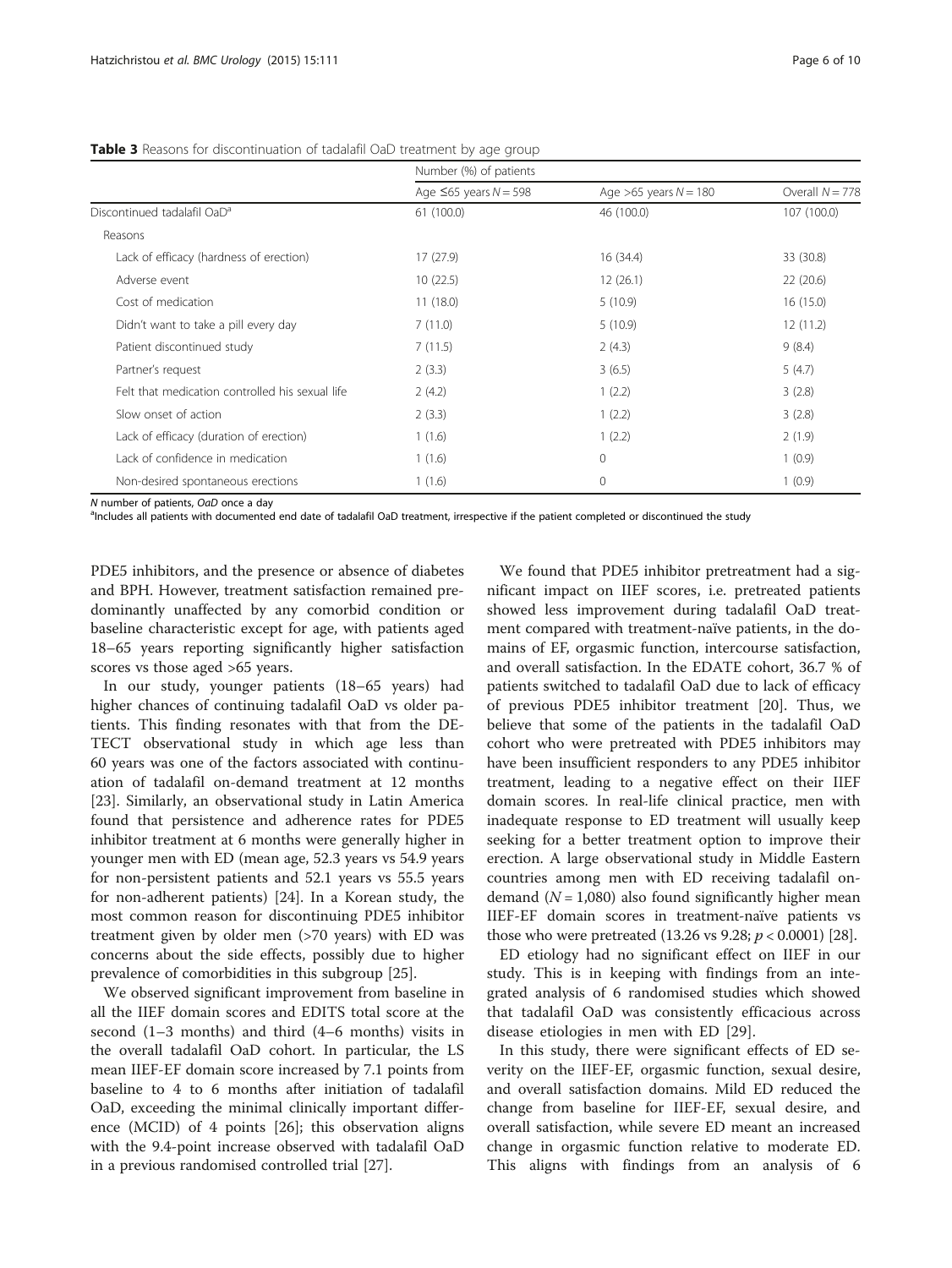<span id="page-6-0"></span>

| Table 4 Impact of patient-characteristics and comorbidities on EF and treatment-satisfaction during tadalafil OaD treatment |  |
|-----------------------------------------------------------------------------------------------------------------------------|--|
| (N = 778; MMRM)                                                                                                             |  |

|                                       | IIEF domain scores ( $n = 646$ ) |                    |                    |                          |                      |                     |
|---------------------------------------|----------------------------------|--------------------|--------------------|--------------------------|----------------------|---------------------|
|                                       | Erectile function                | Orgasmic function  | Sexual desire      | Intercourse satisfaction | Overall satisfaction | score $(n = 165)^a$ |
| Change from baseline at Visit 2       |                                  |                    |                    |                          |                      |                     |
| LS mean                               | $+6.17*$                         | $+1.06*$           | $+0.38*$           | $+2.70*$                 | $+2.26*$             | $+14.17*$           |
| 95 % CI                               | $+4.82$ to $+7.51$               | $+0.54$ to $+1.57$ | $+0.03$ to $+0.74$ | $+2.02$ to $+3.38$       | $+1.77$ to $+2.75$   | $+1.00$ to $+27.34$ |
| $p$ -value                            | < 0.001                          | < 0.001            | 0.034              | < 0.001                  | < 0.001              | 0.035               |
| Change from baseline at Visit 3       |                                  |                    |                    |                          |                      |                     |
| LS mean                               | $+7.11*$                         | $+1.36*$           | $+0.48*$           | $+3.18*$                 | $+2.56*$             | $+14.83*$           |
| 95 % CI                               | $+5.76$ to $+8.47$               | $+0.83$ to $+1.88$ | $+0.12$ to $+0.84$ | $+2.48$ to $+3.87$       | $+2.06$ to $+3.06$   | $+1.64$ to $+28.02$ |
| $p$ -value                            | < 0.001                          | < 0.001            | 0.010              | < 0.001                  | < 0.001              | 0.028               |
| Fixed effects                         |                                  |                    |                    |                          |                      |                     |
| Age group (18-65 vs >65 years)        |                                  |                    |                    |                          |                      |                     |
| LS mean effect                        | $+0.45$                          | $-0.11$            | $+0.15$            | $+0.20$                  | $+0.04$              | $+11.25*$           |
| 95 % CI                               | $-0.98$ to $+1.88$               | $-0.66$ to $+0.44$ | $-0.23$ to $+0.53$ | $-0.53$ to $+0.92$       | $-0.49$ to $+0.56$   | $+2.96$ to $+19.54$ |
| $p$ -value                            | 0.539                            | 0.707              | 0.444              | 0.592                    | 0.896                | 0.008               |
| PDE5-I pretreatment (yes vs no)       |                                  |                    |                    |                          |                      |                     |
| LS mean effect                        | $-2.13*$                         | $-0.69*$           | $-0.10$            | $-0.93*$                 | $-0.74*$             | $+7.11$             |
| 95 % CI                               | $-3.33$ to $-0.94$               | $-1.15$ to $-0.23$ | $-0.41$ to $+0.22$ | $-1.54$ to $-0.33$       | $-1.17$ to $-0.30$   | $-12.5$ to $+26.74$ |
| $p$ -value                            | < 0.001                          | 0.003              | 0.548              | 0.003                    | 0.001                | 0.475               |
| ED etiology                           |                                  |                    |                    |                          |                      |                     |
| Psychogenic vs mixed                  |                                  |                    |                    |                          |                      |                     |
| LS mean effect                        | $-0.25$                          | $+0.17$            | $+0.04$            | $-0.03$                  | $+0.06$              | $-4.69$             |
| 95 % CI                               | $-1.75$ to $+1.26$               | $-0.41$ to $+0.75$ | $-0.35$ to $+0.44$ | $-0.79$ to $+0.74$       | $-0.49$ to $+0.62$   | $-15.2$ to $+5.79$  |
| $p$ -value                            | 0.747                            | 0.558              | 0.825              | 0.944                    | 0.817                | 0.378               |
| Organic vs mixed                      |                                  |                    |                    |                          |                      |                     |
| LS mean effect                        | $-0.63$                          | $-0.17$            | $-0.13$            | $-0.44$                  | $-0.39$              | $-1.70$             |
| 95 % CI                               | $-1.97$ to $+0.71$               | $-0.69$ to $+0.34$ | $-0.48$ to $+0.23$ | $-1.12$ to $+0.24$       | $-0.88$ to $+0.10$   | $-9.31$ to $+5.92$  |
| $p$ -value                            | 0.359                            | 0.507              | 0.479              | 0.205                    | 0.116                | 0.661               |
| ED severity (investigator assessment) |                                  |                    |                    |                          |                      |                     |
| Mild vs moderate                      |                                  |                    |                    |                          |                      |                     |
| LS mean effect                        | $-2.00*$                         | $-0.06$            | $-0.45*$           | $-0.56$                  | $-0.97*$             | $-4.52$             |
| 95 % CI                               | $-3.54$ to $-0.46$               | $-0.66$ to $+0.53$ | $-0.86$ to $-0.05$ | $-1.35$ to $+0.22$       | $-1.53$ to $-0.41$   | $-16.4$ to $+7.35$  |
| $p$ -value                            | 0.011                            | 0.833              | 0.029              | 0.156                    | < 0.001              | 0.453               |
| Severe vs moderate                    |                                  |                    |                    |                          |                      |                     |
| LS mean effect                        | $+0.99$                          | $+0.93*$           | $-0.21$            | $+0.30$                  | $+0.30$              | $+3.99$             |
| 95 % CI                               | $-0.37$ to $+2.34$               | $+0.41$ to $+1.45$ | $-0.57$ to $+0.15$ | $-0.39$ to $+0.99$       | $-0.20$ to $+0.80$   | $-3.37$ to $+11.35$ |
| $p$ -value                            | 0.154                            | < 0.001            | 0.260              | 0.395                    | 0.237                | 0.285               |
| Comorbidities                         |                                  |                    |                    |                          |                      |                     |
| BPH (yes vs no)                       |                                  |                    |                    |                          |                      |                     |
| LS mean effect                        | $-2.77*$                         | $-0.87*$           | $-0.72*$           | $-1.08$                  | $-0.52$              | $+5.78$             |
| 95 % CI                               | $-4.98$ to $-0.55$               | $-1.73$ to $-0.02$ | $-1.30$ to $-0.13$ | $-2.21$ to $+0.04$       | $-1.34$ to $+0.29$   | $-8.38$ to $+19.94$ |
| $p$ -value                            | 0.014                            | 0.044              | 0.017              | 0.058                    | 0.206                | 0.421               |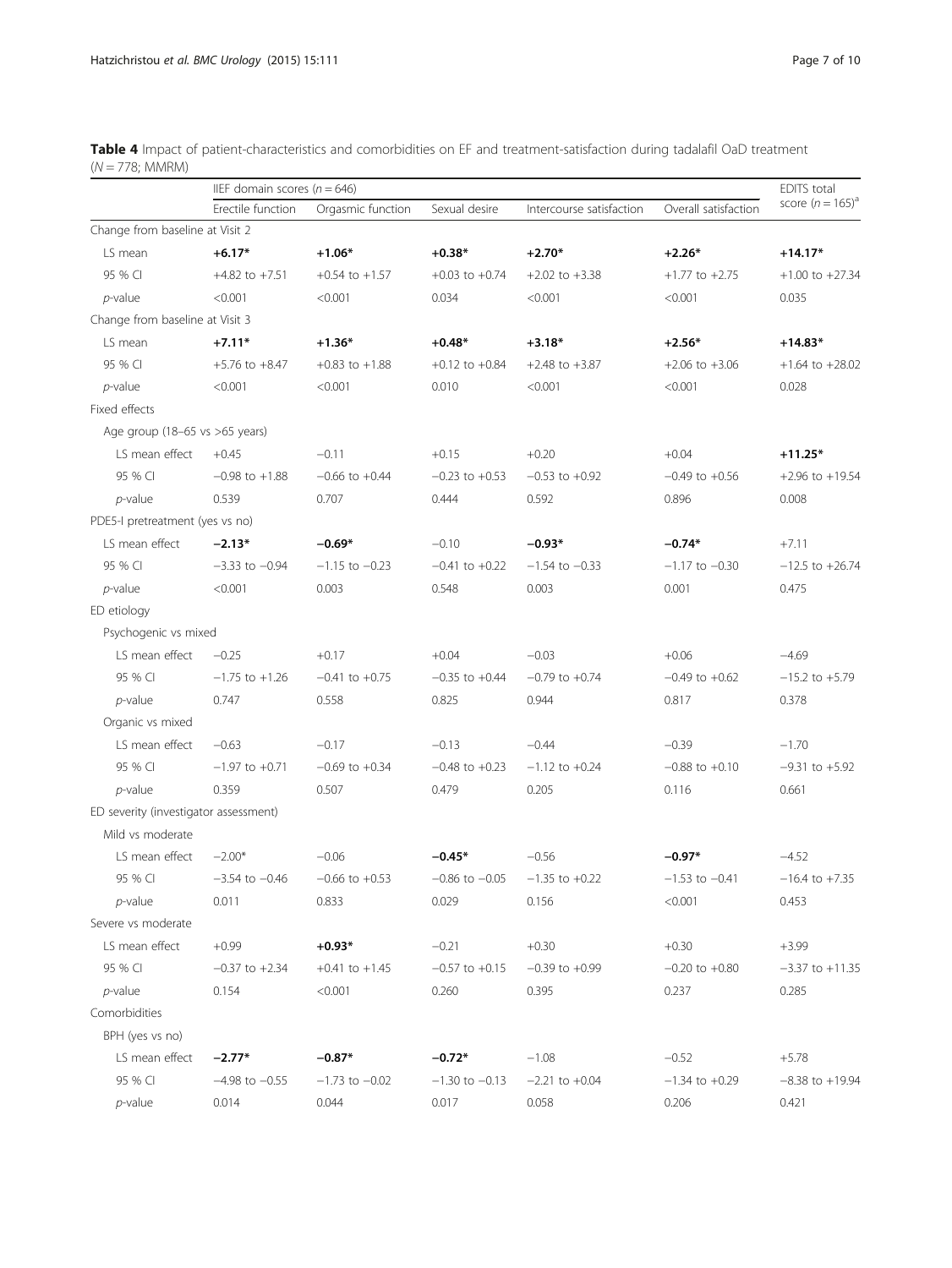| Table 4 Impact of patient-characteristics and comorbidities on EF and treatment-satisfaction during tadalafil OaD treatment |  |  |  |
|-----------------------------------------------------------------------------------------------------------------------------|--|--|--|
| $(N = 778; MMRM)$ (Continued)                                                                                               |  |  |  |

| Diabetes (yes vs no)     |                    |                    |                    |                    |                    |                     |
|--------------------------|--------------------|--------------------|--------------------|--------------------|--------------------|---------------------|
| LS mean effect           | $+2.28*$           | $+0.81*$           | $+0.06$            | $+0.92*$           | $+0.81*$           | $+5.62$             |
| 95 % CI                  | $+0.64$ to $+3.92$ | $+0.17$ to $+1.44$ | $-0.38$ to $+0.50$ | $+0.09$ to $+1.76$ | $+0.20$ to $+1.41$ | $-3.62$ to $+14.71$ |
| $p$ -value               | 0.007              | 0.013              | 0.787              | 0.030              | 0.009              | 0.223               |
| CVD (yes vs no)          |                    |                    |                    |                    |                    |                     |
| LS mean effect           | $-1.78$            | $-1.93$            | $\circ$            | $-0.97$            | $-0.49$            | $+3.48$             |
| 95 % CI                  | $-7.53$ to $+3.96$ | $-4.14$ to $+0.29$ | $-1.52$ to $+1.52$ | $-3.88$ to $+1.95$ | $-2.60$ to $+1.62$ | $-2.70$ to $+33.97$ |
| $p$ -value               | 0.542              | 0.088              | 0.997              | 0.515              | 0.648              | 0.822               |
| Hypertension (yes vs no) |                    |                    |                    |                    |                    |                     |
| LS mean effect           | $+1.62$            | $+1.91$            | $+0.29$            | $+0.77$            | $-0.04$            | $-1.33$             |
| 95 % CI                  | $-4.14$ to $+7.39$ | $-0.31$ to $+4.13$ | $-1.24$ to $+1.81$ | $-2.16$ to $+3.69$ | $-2.15$ to $+2.07$ | $-31.7$ to $+29.00$ |
| $p$ -value               | 0.580              | 0.091              | 0.711              | 0.606              | 0.969              | 0.931               |
| Dyslipidemia (yes vs no) |                    |                    |                    |                    |                    |                     |
| LS mean effect           | $-0.05$            | $-0.19$            | $-0.31$            | $+0.02$            | $-0.17$            | $-4.26$             |
| 95 % CI                  | $-1.61$ to $+1.51$ | $-0.79$ to $+0.41$ | $-0.72$ to $+0.11$ | $-0.78$ to $+0.81$ | $-0.74$ to $+0.41$ | $-13.1$ to $+4.60$  |
| $p$ -value               | 0.946              | 0.528              | 0.145              | 0.966              | 0.568              | 0.343               |

BPH benign prostatic hyperplasia, CI confidence interval, CVD cardiovascular disease, ED erectile dysfunction, EDITS Erectile Dysfunction Inventory of Treatment<br>Satisfaction, IIEE International Index of Erectile Eunction, Satisfaction, IIEF International Index of Erectile Function, LS mean least-square mean, MMRM Mixed Model for Repeated Measures, N number of patients, n number<br>of patients included in the model. OgD once a day, PDE5-L phosp of patients included in the model, OaD once a day, PDE5-I phosphodiesterase type 5 inhibitor

<sup>a</sup>EDITS scores at baseline were collected only in patients pretreated with PDE5-I

\*95 % confidence interval does not include zero and  $p$ -value statistically significant (<0.05)

randomised studies of tadalafil 2.5 and 5 mg OaD in patients with ED. Placebo-adjusted LS mean changes in IIEF-EF from baseline for both doses of tadalafil were numerically higher in patients with severe ED (4.6 and 5.8) vs those in patients with mild (2.3 and 4.5) and moderate (4.4 and 5.5) ED [\[29\]](#page-9-0). This may be explained by the possibility of greater changes from baseline in patients with more severe disease compared with those with mild or moderate disease. Furthermore, Rosen and colleagues have demonstrated that the MCID in the IIEF-EF domain increases significantly with higher baseline severity of ED  $(p < 0.0001)$  [[26](#page-9-0)].

We observed a significant impact of reported BPH on IIEF-EF, orgasmic function, and sexual desire domain scores, i.e., the presence of BPH reduced improvement during tadalafil OaD treatment. However, BPH can be accompanied by other comorbidities and the estimated reduction in efficacy from our model is unlikely to define the differences between BPH and non-BPH patients alone. It is worth noting that patients with BPH in our study did show improvement from baseline to Month 6 in unadjusted mean (SD) IIEF-EF domain score (5.7 [6.7]); Additional file [5\)](#page-8-0). However, self-reported prevalence of BPH was small (6.3 %), and a full baseline assessment of LUTS/BPH was not actively performed. Thus, our findings in the small number of patients with BPH should be interpreted with caution.

In our study, diabetes significantly impacted the changes in IIEF domains of EF, orgasmic function, intercourse satisfaction, and overall satisfaction, i.e., patients with diabetes showed more improvement than patients without diabetes. This may have occurred because patients with diabetes had more severe ED at baseline. According to the MALES study, men with diabetes were more likely to perceive their ED to be severe and permanent vs those without diabetes [[30\]](#page-9-0). The efficacy of tadalafil OaD for ED treatment in males with diabetes has been previously evaluated in a placebo controlled, randomised multicentre study, showing statistically significant improvements in the IIEF-EF ( $p \le 0.005$ ), intercourse satisfaction ( $p = 0.033$ ), and overall satisfaction ( $p < 0.001$ ) domain scores vs placebo [\[31\]](#page-9-0).

There was no significant effect of CVD, dyslipidemia, and hypertension on any of the IIEF domain scores, similar to results from previous studies. In an integrated analysis of data from 6 randomised controlled trials, patients with ED receiving tadalafil 2.5 and 5 mg OaD experienced IIEF-EF LS mean improvements reaching or exceeding the MCID (≥4) regardless of CVD, diabetes, hypertension, or hyperlipidemia [[29\]](#page-9-0). Furthermore, in an analysis of 11 placebo-controlled randomised studies, tadalafil on-demand significantly improved IIEF-EF domain score from baseline ( $p < 0.005$  vs placebo) in all subpopulations regardless of age, disease etiology, severity and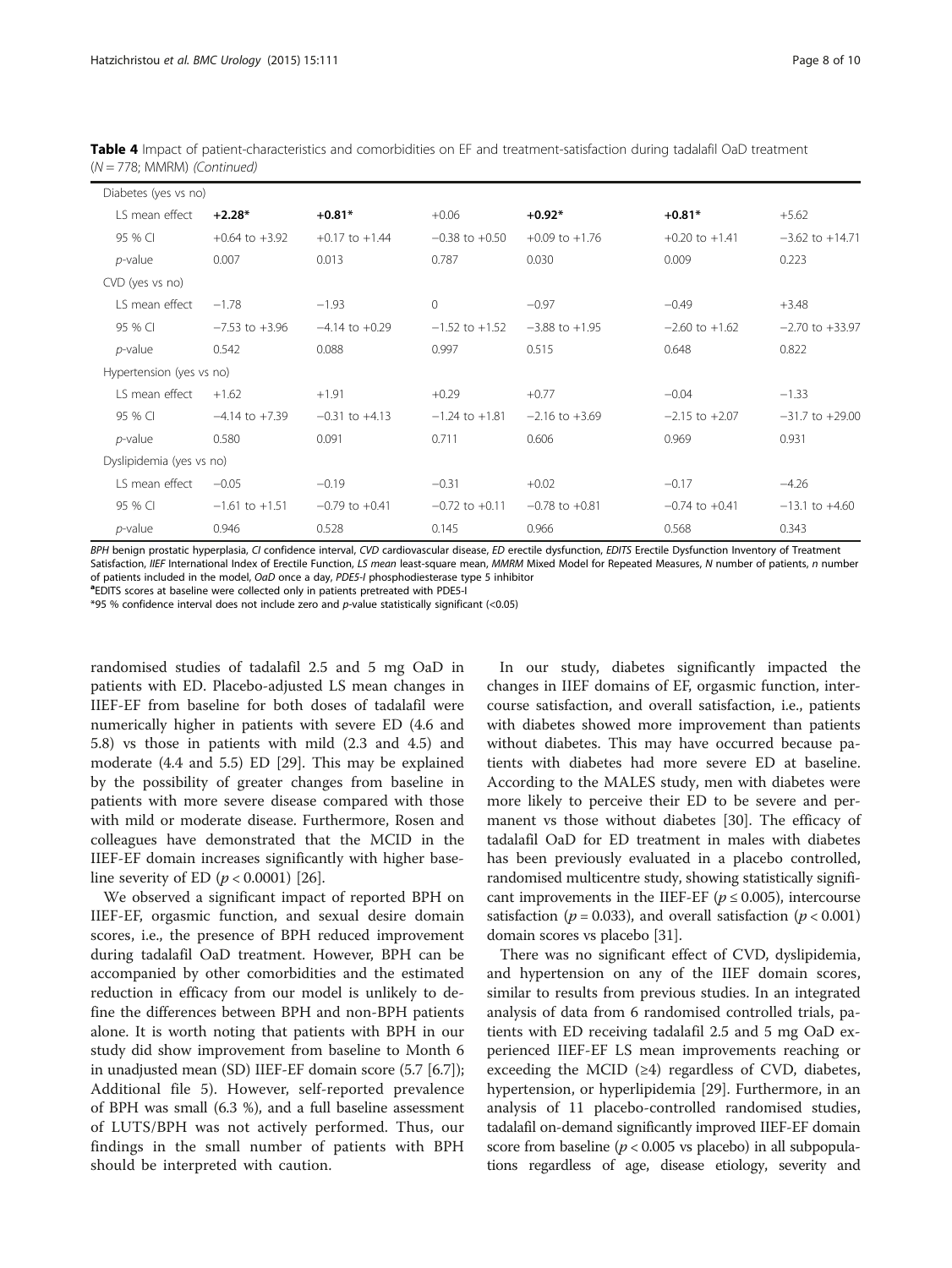<span id="page-8-0"></span>duration, and presence of comorbid conditions such as diabetes, hypertension, CVD, hyperlipidemia, depression, and BPH [[32](#page-9-0)].

Treatment satisfaction, as assessed by EDITS, was not affected by pretreatment with PDE5 inhibitors, ED etiology, ED severity, or presence of relevant comorbidities in this study. This is consistent with data from a previous randomised study in which patients receiving fixed-dose tadalafil on-demand were significantly more satisfied with their treatment vs placebo  $(p < 0.001)$  despite high incidence of severe, organic ED and presence of comorbid conditions [\[33\]](#page-9-0).

Large overall sample size, longitudinal nature, real life setting, and including patients with ED from several countries were important strengths of this study. In addition, to increase the external validity of the study, study sites were selected randomly from a list of investigators who expressed interest in participation and by asking sites to enroll patients consecutively. However, results may still be biased as only sites and investigators with interest were selected. As patients had to pay for their treatment, the study may also be biased towards those with higher education and economic status. The prevalence of comorbidities was based on patient-reported data, and was not confirmed by active baseline assessment by investigators. Thus, results may have been biased by false positive or missed diagnoses, and should be interpreted with caution.

Being an observational study, the patient population within subgroups was not well-defined. The small number of discontinuation events additionally limits the subgroup analysis of time to discontinuation. Nevertheless, this study provides valuable data on the impact of baseline characteristics and presence of comorbidities on continuation rates, and effectiveness and satisfaction of treatment with tadalafil OaD in a naturalistic setting and therefore has implications for everyday clinical practice. Furthermore, ED and CVD have common pathogenic pathways mediated via endothelial dysfunction [[34\]](#page-9-0), and it is suggested that tadalafil may potentially provide beneficial effects in patients with coronary artery disease, hypertension, heart failure, pulmonary arterial hypertension, diabetes mellitus, and Raynaud's phenomenon [[35\]](#page-9-0).

## Conclusions

This observational study found that under routine clinical conditions, the presence of comorbidities did not have any significant impact on treatment continuation rates and treatment satisfaction among men with ED who choose treatment with tadalafil OaD. Continuation rates and treatment satisfaction were comparatively lower in men older than 65 years. Pretreatment with PDE5 inhibitors, ED severity, and presence or absence of diabetes and BPH had an impact on treatment effectiveness; however, age and presence of hypertension, CVD, dyslipidemia, or ED etiology did not affect IIEF in this cohort. These findings have clinical implications for counseling patients with ED, particularly for discussing expectations after PDE5 inhibitor treatment, as comorbidities are common in these patients, especially in older men.

## Additional files

[Additional file 1:](dx.doi.org/10.1186/s12894-015-0107-5) List of ethical review boards. (PDF 17 kb) [Additional file 2:](dx.doi.org/10.1186/s12894-015-0107-5) IIEF domain scores at baseline in PDE5 inhibitor-naïve and PDE5 inhibitor pretreated patients ( $N = 778$ ). (PDF 24 kb) [Additional file 3:](dx.doi.org/10.1186/s12894-015-0107-5) Kaplan-Meier estimation in different age groups for time to discontinuation of tadalafil OaD treatment. (PDF 109 kb) [Additional file 4:](dx.doi.org/10.1186/s12894-015-0107-5) Kaplan-Meier estimation in patients stratified according to severity of erectile dysfunction for time to discontinuation of tadalafil OaD treatment. (PDF 118 kb)

[Additional file 5:](dx.doi.org/10.1186/s12894-015-0107-5) Change of IIEF and EDITS total scores from baseline to Month 6 during treatment with tadalafil OaD - subgroup analysis ( $N = 778$ ; unadjusted data). (PDF 74 kb)

[Additional file 6:](dx.doi.org/10.1186/s12894-015-0107-5) Kaplan-Meier estimation for time to discontinuation of tadalafil OaD treatment. (PDF 102 kb)

#### Abbreviations

BPH: benign prostate hyperplasia; CI: confidence interval; CVD: cardiovascular disease; ED: erectile dysfunction; EDITS: Erectile Dysfunction Inventory of Treatment Satisfaction; EF: erectile function; HR: hazard ratio; IIEF: International Index of Erectile Function; LS mean: least squares mean; LUTS: lower urinary tract symptoms; MCID: minimal clinically important difference; MMRM: mixed model for repeated measures; OaD: once daily; PDE5-inhibitor: phosphodiesterase-type-5 inhibitor; SD: standard deviation.

#### Competing interests

The study was funded by Eli Lilly and Company, Indianapolis, IN, USA. D. Hatzichristou has received research grants for this study from Eli Lilly and speaker honoraria from Menarini, and reports activities as Advisory Board member for Eli Lilly, Menarini, Medispec and Dornier. H. Porst reports activities as speaker, investigator, and consultant for Eli Lilly and the Menarini/Berlin Chemie group. J. Buvat reports no conflicts of interest. G. d'Anzeo, C. Henneges, A. Rossi, K. Hamidi, and H. Büttner are employees of Eli Lilly and Company, H. Büttner also owns Lilly stock.

#### Authors' contributions

HB and CH designed the study, the manuscript outline, and provided data interpretation. CH was responsible for the statistical analyses. DH, HP, and JB were study investigators. AR contributed to data interpretation and manuscript outline. HB and CH drafted the manuscript with medical writing support provided by Trilogy Writing and Consulting GmbH. AR, DH, GdA, HP, JB, and KH provided substantial feedback on the draft manuscript. All authors read and approved the final manuscript.

#### Acknowledgements

We thank all patients who volunteered to participate in this trial and all study investigators for their contribution to data acquisition and patient care. We thank Frank G. Boess, Eli Lilly and Company, for contributing to the design of the study and data interpretation. We thank Julia Branicka, Eli Lilly and Company, for supporting the conduct of the study. We thank Kraig Kinchen for medical advice. We thank Clare Barker, Bruce Basson, Ann Gibb, and Xiao Ni, all from Eli Lilly and Company, for statistical support and for their contributions to the statistical analysis plan. Statistical analyses were programmed by PSI CRO LTD, St. Petersburg, Russia. We thank Karin Helsberg, Ph.D., and Dr Pradnya Kulkarni from Trilogy Writing and Consulting GmbH, Frankfurt, Germany, for providing medical writing services on behalf of Eli Lilly and Company.